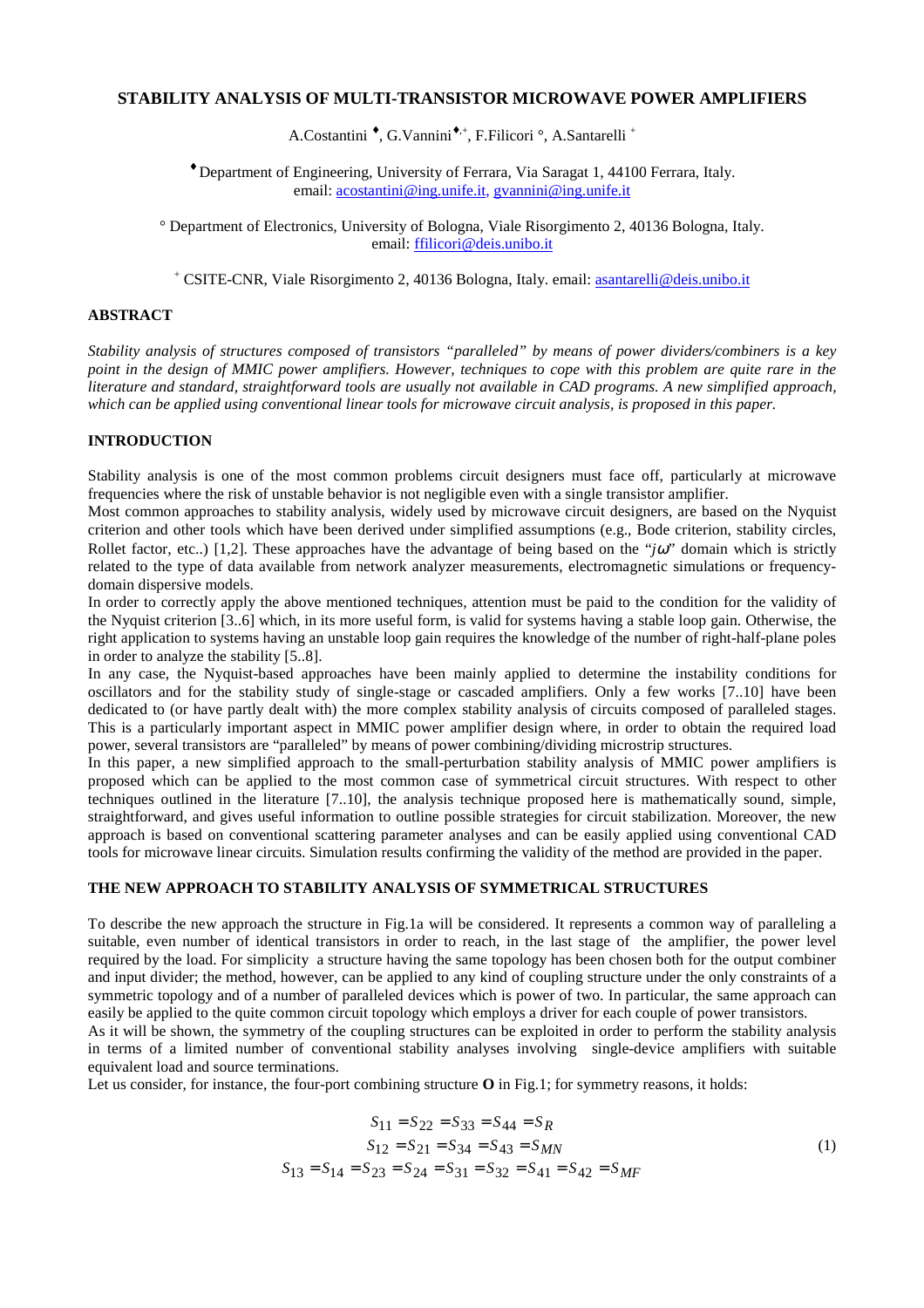so that the scattering matrix of the coupling structure can be written as:

$$
b_1 = S_R a_1 + S_{MN} a_2 + S_{MF} a_3 + S_{MF} a_4
$$
  
\n
$$
b_2 = S_{MN} a_1 + S_R a_2 + S_{MF} a_3 + S_{MF} a_4
$$
  
\n
$$
b_3 = S_{MF} a_1 + S_{MF} a_2 + S_R a_3 + S_{MN} a_4
$$
  
\n
$$
b_4 = S_{MF} a_1 + S_{MF} a_2 + S_{MN} a_3 + S_R a_4
$$
\n(2)

Moreover, it is convenient to define the vector  $\mathbf{a} = [a_1 \ a_2 \ a_3 \ a_4]^T$  of incident waves in the following way:

$$
\mathbf{a} = \alpha \mathbf{m_1} + \beta \mathbf{m_2} + \gamma \mathbf{m_3} + \delta \mathbf{m_4}
$$
\n
$$
\text{with} \qquad \mathbf{m_1} = [1, 1, 1, 1]^T \qquad \mathbf{m_2} = [1, -1, 1, -1]^T \qquad \mathbf{m_3} = [1, 1, -1, -1]^T \qquad \mathbf{m_4} = [1, -1, -1, 1]^T
$$
\n
$$
(3)
$$

α, β, γ, δ being suitable scalar quantities.

Equation (3) simply states that any possible vector **a** of incident waves can be expressed through a linear combination of the linearly independent vectors  $\mathbf{m}_1$ ,  $\mathbf{m}_2$ ,  $\mathbf{m}_3$ ,  $\mathbf{m}_4$  which represents a *"base"* in the space of the incident waves. Obviously, it would be possible to choose other vector bases, but the choice in (3) allows for the simplification of the stability analysis since it takes advantage of the structural symmetry of the circuit. More precisely, the vector base in (3) is associated to "signal loops" in the amplifier topology which may be responsible for unstable behavior and can be thought as related to *"fundamental oscillation modes"* [9,10] of the amplifier.

According to the previous definitions, since under small perturbations we can apply the superposition of effects, the stability analysis problem can be reduced to four independent stability analyses carried out by considering separately the "fundamental modes"  $m_1$ ,  $m_2$ ,  $m_3$ ,  $m_4$ . For instance, by considering the fundamental mode  $m_3$  defined in (3), equations (2) lead to:

$$
b_1 = b_2 = -b_3 = -b_4 = b = (S_R + S_{MN} - 2 S_{MF})a \text{ with } a = a_1 = a_2 = -a_3 = -a_4 = \alpha \tag{4}
$$

The latter equation shows that the stability analysis for the fundamental mode  $m_3$  simply requires to study a circuit where the output port of the transistor is terminated on an equivalent load reflection coefficient given by:

$$
\rho_{L3} = b/a = S_R + S_{MN} - 2 S_{MF} \tag{5}
$$

The same method can be applied to the input combining structure leading to an equivalent source reflection coefficient  $\rho_{S3}$  which, for the structure in Fig.1a, clearly has the same expression of  $\rho_{L3}$  once we replace in (5) the scattering parameters of the output coupler with those of the input combiner. The reflection coefficients  $\rho_{S3}$  and  $\rho_{L3}$  are easily computed through conventional S-parameter analyses of the coupling structures.

Thus, for each mode of the circuit structure, the single-transistor equivalent structure in Fig.1b must be analyzed for stability. This task can be performed using conventional and well-known techniques usually available as standard tools in CAD programs. Clearly, in order to have a stable power amplifier, the equivalent circuit associated to each mode must result stable. It is interesting to note that this kind of analysis, as will be discussed in the following, also gives useful information to circuit designers on "signal paths" that may be critical for stability.

#### **VALIDATION AND SIMULATION RESULTS**

 $\overline{a}$ 

The technique for stability analysis described above was adopted in the design of a 20GHz, 1W MMIC quasi-linear power amplifier based on GaAs HFETs manufactured by Alenia Marconi Systems, Italy. In particular, a final stage was designed composed of four  $0.25\times600\mu m^2$  HFETs "paralleled" by means of microstrip power combiners/dividers having a topology of the kind in Fig.1a.

The stability analysis of the circuit was performed in the Hewlett-Packard Microwave Design System environment, according to the proposed procedure. For the initial design, the equivalent circuit associated to the fundamental "differential" mode  $m_3$  ([1, 1, -1, -1]) was unstable as shown by the Bode plots in Fig.2 where amplitude and phase of the loop gain  $\rho_{\text{IN3}} \cdot \rho_{\text{S3}}$  are plotted; more precisely, at a frequency of about 10 GHz the loop gain has a phase of 0° with a magnitude equal to 0.4 dB.

In order to verify the validity of the stability analysis technique, the complete circuit was analyzed using a transient simulator<sup>1</sup> which confirmed the results predicted by the new stability analysis procedure. In particular, Fig. 4a shows

 $1$  Obviously, time-domain analysis was carried out by means of a non-linear dynamic HFET model.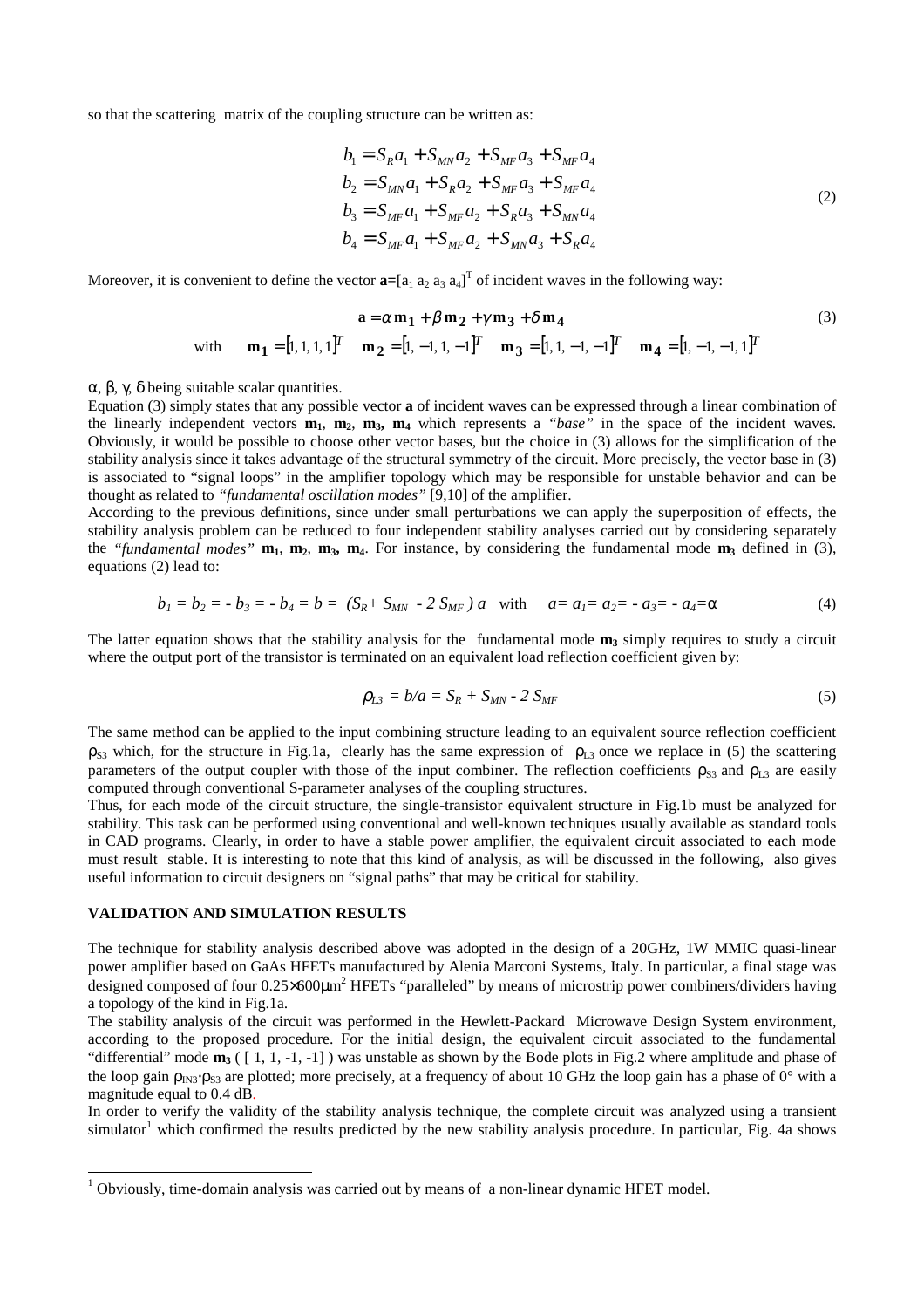the amplifier response to a short input voltage pulse; as expected the output voltage is characterized by a rising oscillation.

The stability analysis performed gave also useful information on the kind of instability. In fact, while the stability of the mode  $m_1$ ,  $m_2$  and  $m_4$  suggests that the two "inner loops" (see Fig.1a) composed of the transistors  $T_1$ ,  $T_2$  and  $T_3$ ,  $T_4$ , respectively, are stable, the instability of **m**<sub>3</sub> points out the presence of an "unstable signal path" composed by the "outer loop". This information is particularly useful since immediately suggests that a possible solution to stabilize the amplifier could be based on the introduction of suitable resistors between the points A and B in Fig.1a, so that losses are introduced only for the unstable differential mode<sup>2</sup>. It can be observed that the introduction of resistors in a different position, such as between the nodes C and D, E and F in Fig.1a, would not have given the same results since, in such condition, the mode  $m_3$  would be unaffected.

The stabilization procedure was carried out by inserting the above mentioned AB resistors and using the stability analysis procedure to find a suitable resistance value. In Fig.3, the Bode plots corresponding to those in Fig.2, but for the "compensated" circuit are plotted showing stable behavior. Finally, the time domain analysis performed again for the complete power amplifier excited by a short voltage pulse, showed, as expected, decaying behavior denoting stability (see Fig.4b).

## **CONCLUSION**

A new approach has been proposed and validated for the stability analysis of MMIC power amplifiers. The new analysis technique, which can be efficiently applied to the most common case of symmetrical circuit structures, can easily be carried out using conventional tools for linear microwave circuit analysis. Moreover, it provides an insight on the kind of instability which would arise in the circuit, thus giving useful information in order to introduce suitable stabilization components. The simplicity and solidity of this approach, with respect to other techniques outlined in the literature [7..10], makes it a valuable tool for MMIC power amplifier design.

## **ACKNOWLEDGMENT**

The authors would like to thank Alenia Marconi Systems for technological support. This work was partly supported by the Italian National Research Council (CNR) under the MADESS II project.

### **REFERENCES**

 $\overline{a}$ 

[1] G.Gonzalez, *"Microwave Transistor Amplifiers"*, Second Edition, Prentice Hall, 1996.

[2] M.L.Edwards, J.H.Sinsky, *"A new criterion for Linear 2-Port Stability Using a Single Geometrically Derived Parameter"*, December 1992, IEEE Transactions on MTT, vol. 40, no. 12, pp. 2303-2311.

[3] R.D.Martinez, R.C.Compton, *"A General Approach for the S-Parameter Design of Oscillators with 1 and 2-Port Active Devices"*, March 1992, IEEE Transactions on MTT, vol.40, no. 3, pp. 569-574.

[4] R.W.Jackson, *"Criteria for the Onset of Oscillation In Microwave Circuits"*, March 1992, IEEE Transactions on MTT, vol. 40, no. 3, pp. 566-569.

[5] M.Odyniec, *"Stability Criteria Via S Parameters"*, September 1995, European Microwave Conference Proceedings, pp.1113-1116, Bologna, Italy.

[6] M.Odyniec, *"Oscillator Stability Analysis"*, June 1999, Microwave Journal, pp.66-76.

[7] M.Ohtomo, *"Stability Analysis and Numerical Simulation of Multidevice Amplifiers"*, June/July 1993, IEEE Transactions on MTT, vol. 41, no. 6/7, pp. 983-991.

[8] S.Pisa, M.Zolesi, *"A Method for Stability Analysis of Small-Signal Microwave Amplifiers"*, August 1998, John Wiley & Sons, International Journal RF and Microwave CAE, pp. 293-302.

[9] R.G.Freitag, S.H.Lee, D.M.Krafcsik, D.E.Dawson, J.E.Degenford, *"Stability and Improved Circuit Modeling for High Power MMIC Amplifiers"*, 1988 Microwave and Millimeter-Wave Monolithic Circuits Symposium Digest, pp. 25-28.

[10] R.G.Freitag, *"A Unified Analysis of MMIC Power Amplifier Stability"*, June 1992, International Microwave Symposium Digest, pp. 297-300.

 $2$  The stabilization resistors can be introduced in the input divider and/or output combiner depending on stability and other design constraints.